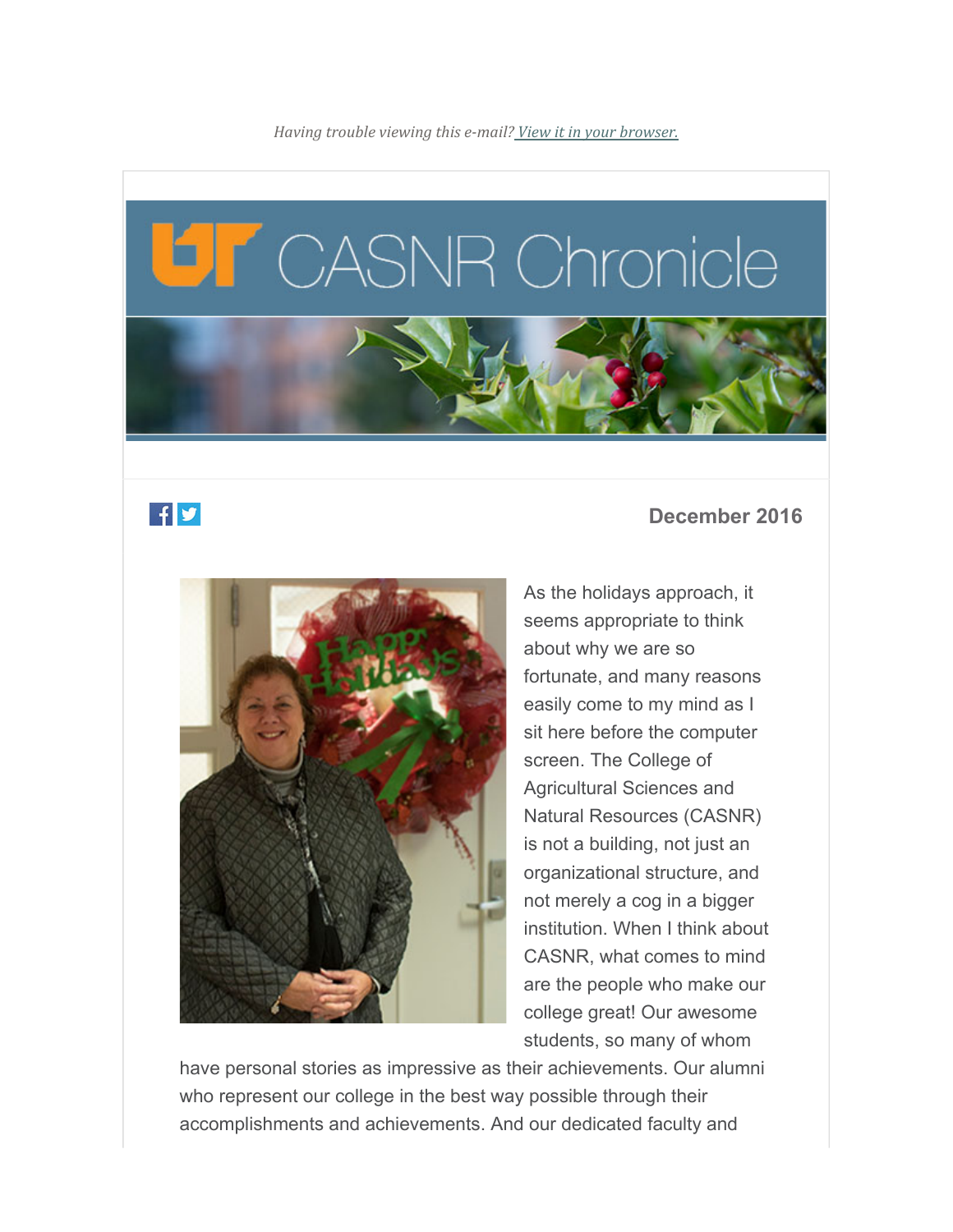staff, who give so generously of their expertise, energy, and enthusiasm—along with their hearts—to assist our students and alumni achieve their goals and dreams.

We are celebrating two major events at commencement Friday. As I mentioned, CASNR has many accomplished alumni, and while we have seen the University of Tennessee award honorary doctoral degrees to deserving graduates of other colleges, to date, we have not done so ourselves. This year, however, we have chosen to recognize one of ours for incredible career achievements and his generous support here that is advancing our students through internship opportunities they would not have otherwise had.

Our honoree is Mr. James Herbert, who attained a BS in animal science in 1962. He has achieved much since his graduation and today is most known as a co-founder of Neogen Corporation, a food and animal safety company with over \$300 million in revenue. Under Mr. Herbert's guidance, Neogen has thrived so well that it has been ranked nine times as one of Forbes magazine's 200 Best Small Companies in America and five times as one of Fortune magazine's 100 Fastest-Growing Small Companies in America. Mr. Herbert's leadership and achievements have led to well-deserved recognition, not only in the US, but also internationally. In recognition of his partnership with higher education to foster research and other scholarly activities, both Michigan State University and Queen's University in Belfast, Ireland, have bestowed honorary doctoral degrees upon him—and now, his home institution has chosen to award its first honorary doctorate in agriculture to Mr. Herbert for his outstanding career and academic impacts.

Mr. Herbert has given generously to CASNR to create and support internship opportunities for students who might otherwise not have the chance to put their knowledge into practice. We were fortunate to have him deliver the commencement address at our 2015 CASNR graduation ceremony. On that occasion, Mr. Herbert shared insights and perspective he has gained through service as an officer or member of the Board of Directors for more than thirty corporations during his career. He has certainly come a long way from his humble beginnings on a family cotton and cattle farm in Memphis, Tennessee, and he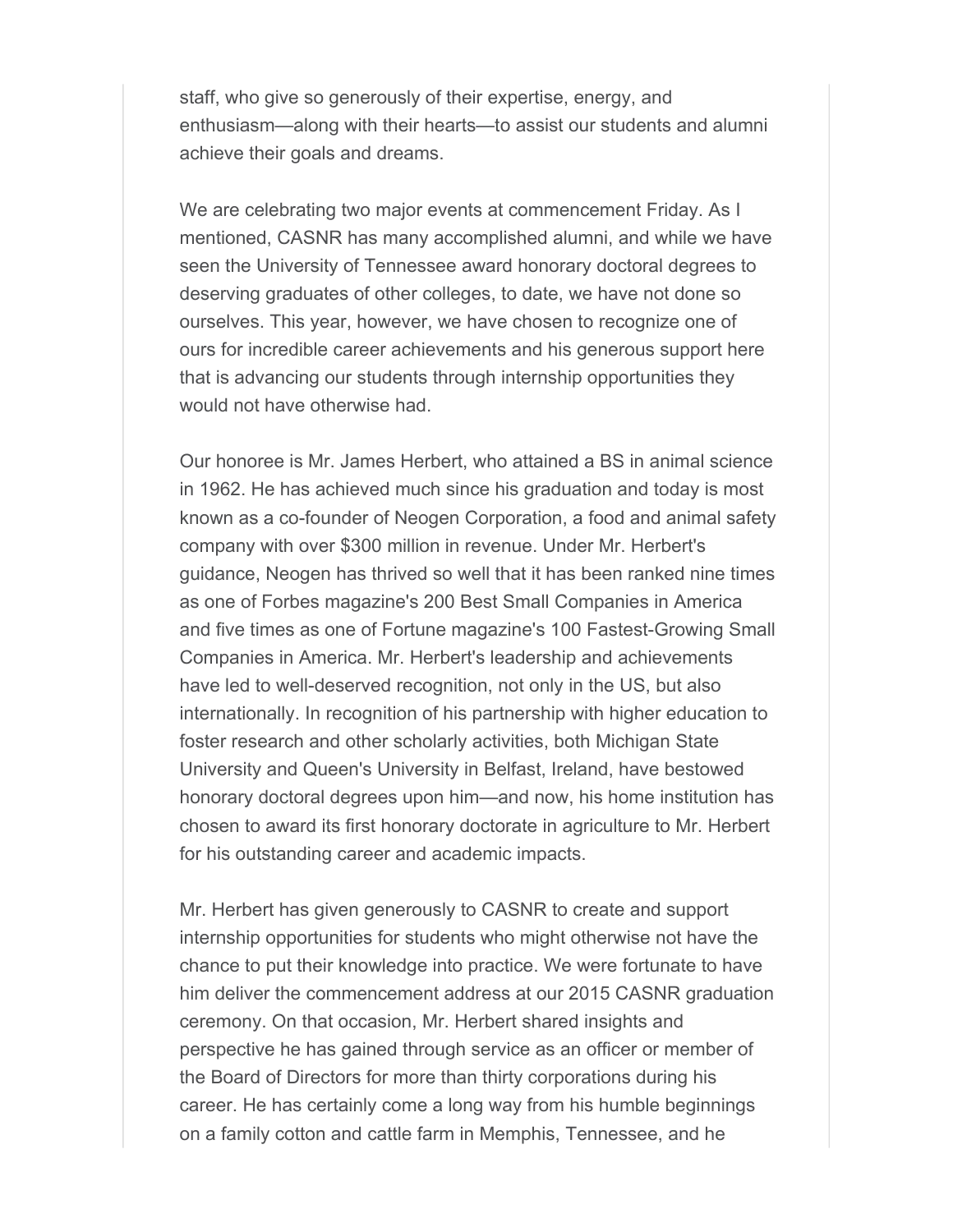credits much of his success to life lessons taught to him during his time at the University of Tennessee.

As a dean, I see how students often struggle with adversity, obstacles, and catastrophes on their path to graduation. Life has a way of offering surprises and not all of these are pleasant or welcomed. I want to call your attention to one student of CASNR, whose story is particularly inspiring. Tosha Hatfield's story (click here) is one of courage and triumph that I hope will inspire each of us to keep on fighting even when life seems to crash upon us like a tsunami, repeatedly and with vengeance. For Tosha, assistance from our Student Crisis Fund made the ultimate difference overcoming the obstacles she faced. For many years, the CASNR Dean's Office has dreamed of establishing a fund to help students through the really tough spots that can occur and, for many, could end their pursuit of a degree. So, this is also a note of profound gratitude to donor Charles Wharton, who made this fund possible and, through it, has helped students like Tosha through challenging situations and enabled their launch.

During the holidays ahead, I encourage you to celebrate your blessings, reflect on how to serve others, and enjoy being surrounded by family and friends. I certainly will be doing so, and extend a most heartfelt thank you to all the extraordinary folks who make up my CASNR extended family!

In closing, I'd like to call your attention to two recent and special impacts detailed below. They remind us that this season is about service, and that is what brings the real joy to this time.

Caula A. ByC

Caula A. Beyl, Dean

**Fire Relief Efforts**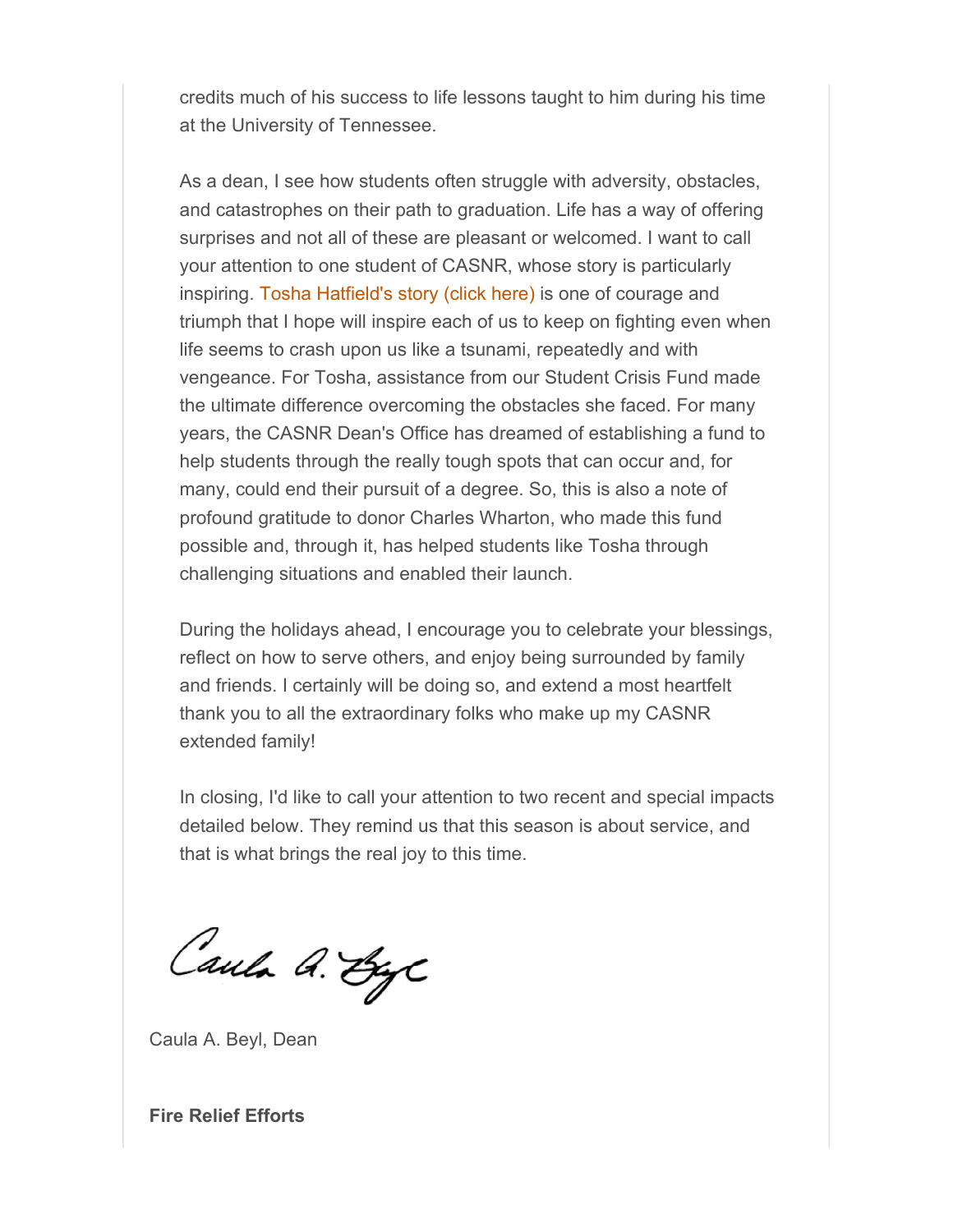

In the wake of devastating wildfires that engulfed so much of our region—Sevier County, in particular—the UT Center for Leadership and Service quickly organized a donation drive for relief items. The College of Agricultural Sciences and Natural Resources



readily supported their mission with our students, faculty, and staff providing an outpouring of donations that far exceeded expectations.

Pet food, socks, a microwave oven, water, snacks, first aid items, and much more were among the items given across two days at collection points in Morgan Hall and the Brehm Animal Science Building. CASNR members' overwhelming support for victims of these fires was humbling, and a true testament to Tennessee's legacy of volunteering.

**Operation Christmas Child**